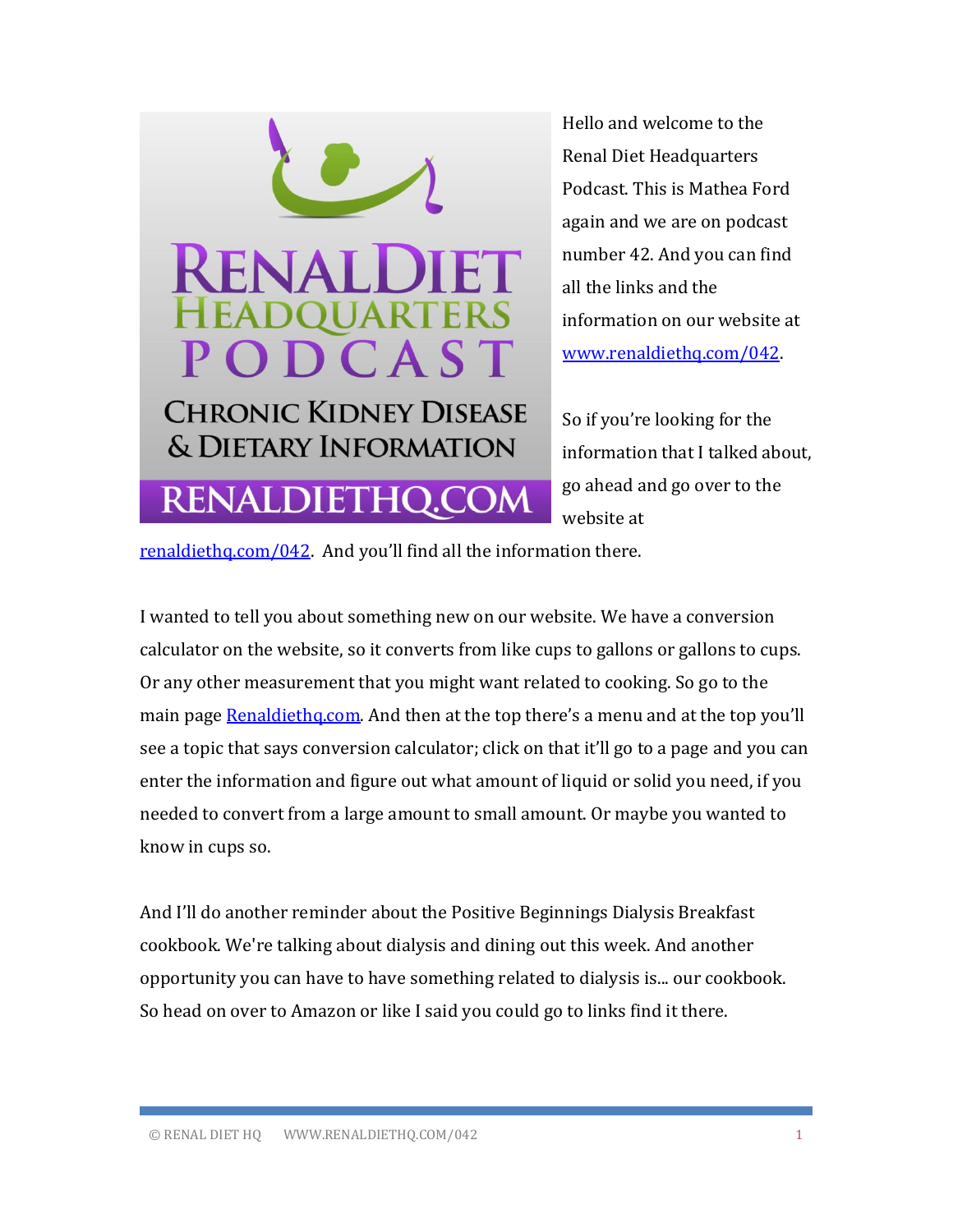So last week we talked about the general things related to eating out. Like why you want to eat out? What your plan of attack? What you want to do when you are ordering and kind of how to prepare yourself for dining out. This week we're going to talk about some special requests that you can make. And also some specific things for different restaurants that you may encounter, to help you out. So hopefully this is helpful. This is the second part of my presentation that I did at the AAKP meeting. And I'm just kind of talking you through it again. There is a link to handout that I gave out at the meeting, on the [renaldiethq.com/042](https://www.renaldiethq.com/042) page.

So I want to start with some special requests that you can make. Sometimes it's just a couple of tweaks to your meal and they're fine. So ask them first of all if they'll steam the vegetables and keep the rice separate with no additional sauce. So if you're getting something with vegetables and rice, ask them can you steam these vegetables separately. And can you keep no additional sauce on the rice. Sometimes they do have flavorings or something, make sure they understand that you want the rice plain.

With spaghetti, I know spaghetti can be a big thing because it's got red sauce but if you ask for sauce on the side and add just the amount that you're comfortable adding the meal, so if you know your potassium high and you shouldn't eat too much red sauce. Don't add any but ask for the sauce on the side maybe you can have a little bit. And just meet that taste that you want.

When you're ordering, it's important to look at the à la carte menu, which is usually you can buy single things. Or the appetizer menu or the lunch menu. Those are all going to be smaller portions. So ask them, maybe it's Friday night at 5 o'clock and it says lunches only served Monday through Friday. Items off the lunch menu, ask them if you can... you don't have to have ask about ordering appetizers as the meal they are used to that. So if you see something in appetizers although appetizers tend to be very salty. If you see something in appetizers that would be good for you, go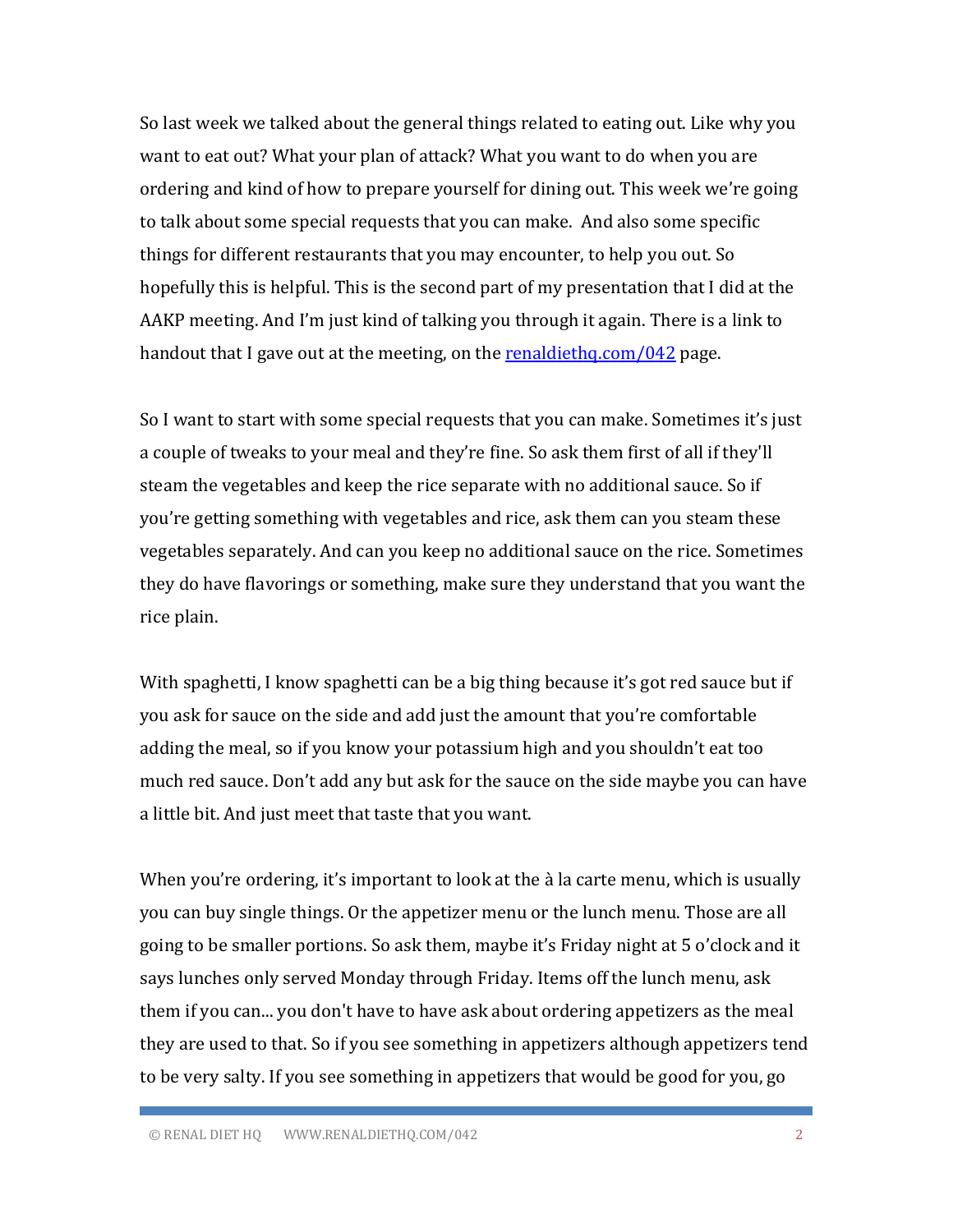ahead and order it there, or like a child's menu or the lunch menu or the a la carte´ or appetizers. All of those are better than just ordering off the regular menu. Especially like a la carte´ because you can get rice, you can get like a taco at a Mexican place. Or you could get just noodles like just spaghetti with different kinds of sauce on it or something like that. So you can do that on the á la carte menu.

If something comes with potatoes ask them to give you plain rice or pasta. A lot of places are able to accommodate that. So Just say "hey I'm not eating potatoes, but I would like some plain rice or pasta." Ask for all of the toppings and the sauces on the side. So that's going to be a big theme here. You are going to ask for items to be on the side, so you can just add what you need to the meal.

Order fish if it's fresh and it'll be lower in sodium. Same thing with chicken. So if you're getting something and it's...the fresh fish of the day versus something that they've had frozen and they processed somewhere else. You're better off with the fresh fish. Same thing for chicken.

Get a takeout box at the beginning of the meal, and divide the meal before you start eating. That's going to help you to get a smaller portion and to not over eat.

Give the extra meat and cheese on your plate to another person at the table. So that's one of the tips when you are eating or when you are ordering. Cut your meal in half; take it home; just do that from the very beginning. That keeps you from eating way too much.

Okay, fajitas make a good meal; just ask for no guacamole, salsa or bean. Ask for fresh tortilla chips with no salt and ask... you how you can eat the tortillas; you can eat the onions and green peppers, the beef. All of those things are good for you but just ask for the fresh tortillas and you can squeeze a little lime and a little butter on them but just be careful about the guacamole, salsa, and your beans.

© RENAL DIET HQ WWW.RENALDIETHQ.COM/042 3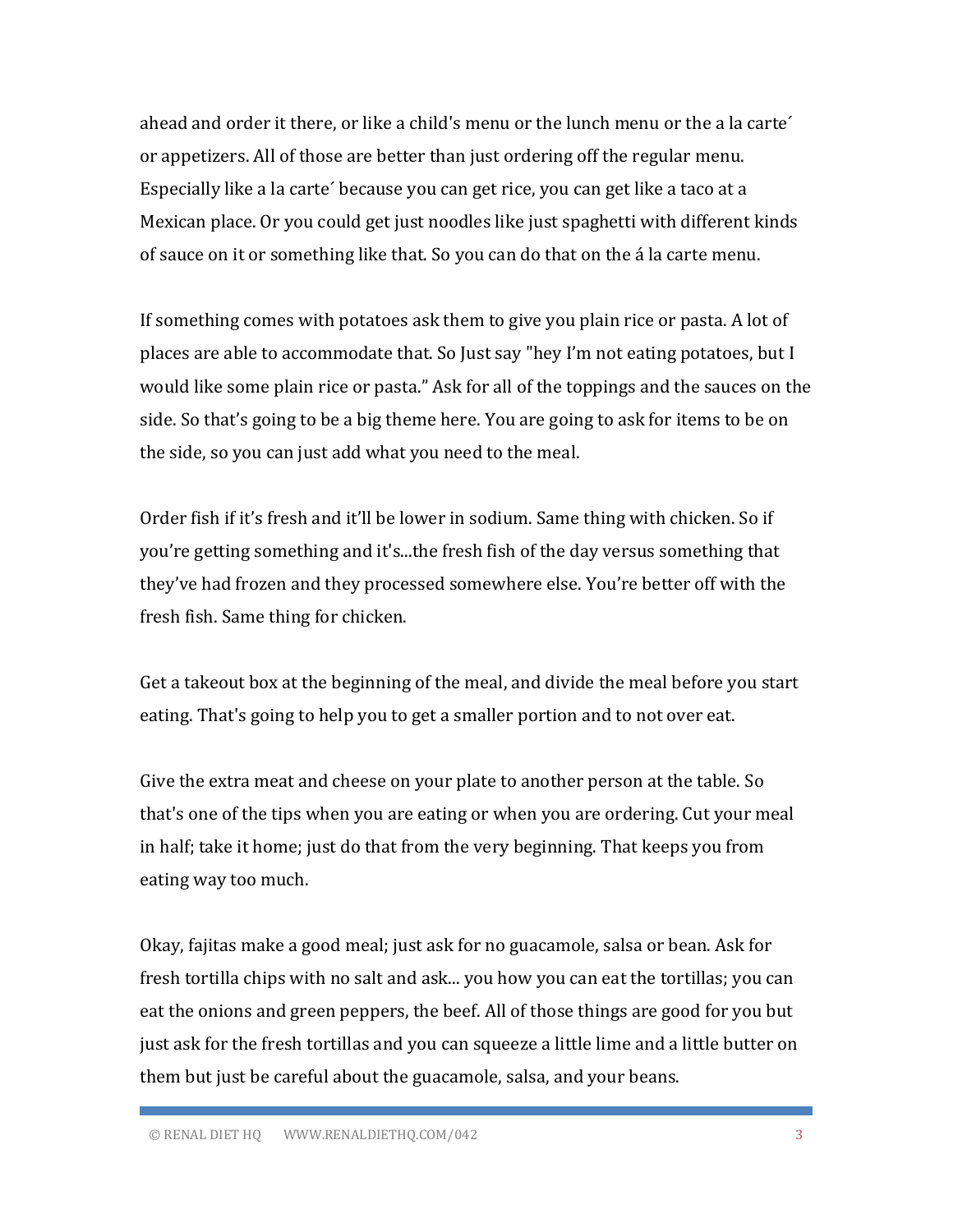Side salad... good with meals, so if you don't like you get a lot of... say you had to get rid of potatoes and they didn't have any rice. You could also ask for a side salad with just lettuce, onions, and cucumbers and say hey I would like some oil and vinegar for the dressing and that will work really well for you. Don't... just tell them specifically I just like lettuce, onion and cucumbers. That keeps him from slicing tomato and cheese and everything else on it, just do that and ask for oil and vinegar dressing.

Thai and Chinese foods are important to ask for no salt or MSG added. So if you're going to Pei Wei or you're going to a Chinese restaurant. If you go to a buffet. You want to get a meal at a buffet you don't want to go get off the buffet. You want to order a meal and you want to request no salt no MSG added.

Low potassium vegetables that you can add are things with lettuce, cabbage, green beans, corn, and peas. Those are going to be low potassium and help you to keep the overall potassium of your meal down. And then use lemon or lime to flavor meats and your meals for zesty flavor without the salt. I love putting lemon and lime on meats, for that zesty flavor. I eat some chicken dishes and when I eat chicken, I just squeeze lemon on it and I use almost a whole lemon but I just love the flavor. It's very good; I also love a little bit of vinegar in my dressing. Whether it balsamic or whatever. I add a little bit of vinegar or lemon juice in it. Just makes it that much better to me. My personal opinion but it's one of those flavors you might want to get used to.

And then non-cola soft drinks are the best. So your clear ones are going to be lower in phosphorus. And that's going to be important to keep your phosphorus down. Again the whole time you were eating or you before you started eating you knew you needed to bring your binder with you. And you know how much to eat and you knew how much of a portion you could have.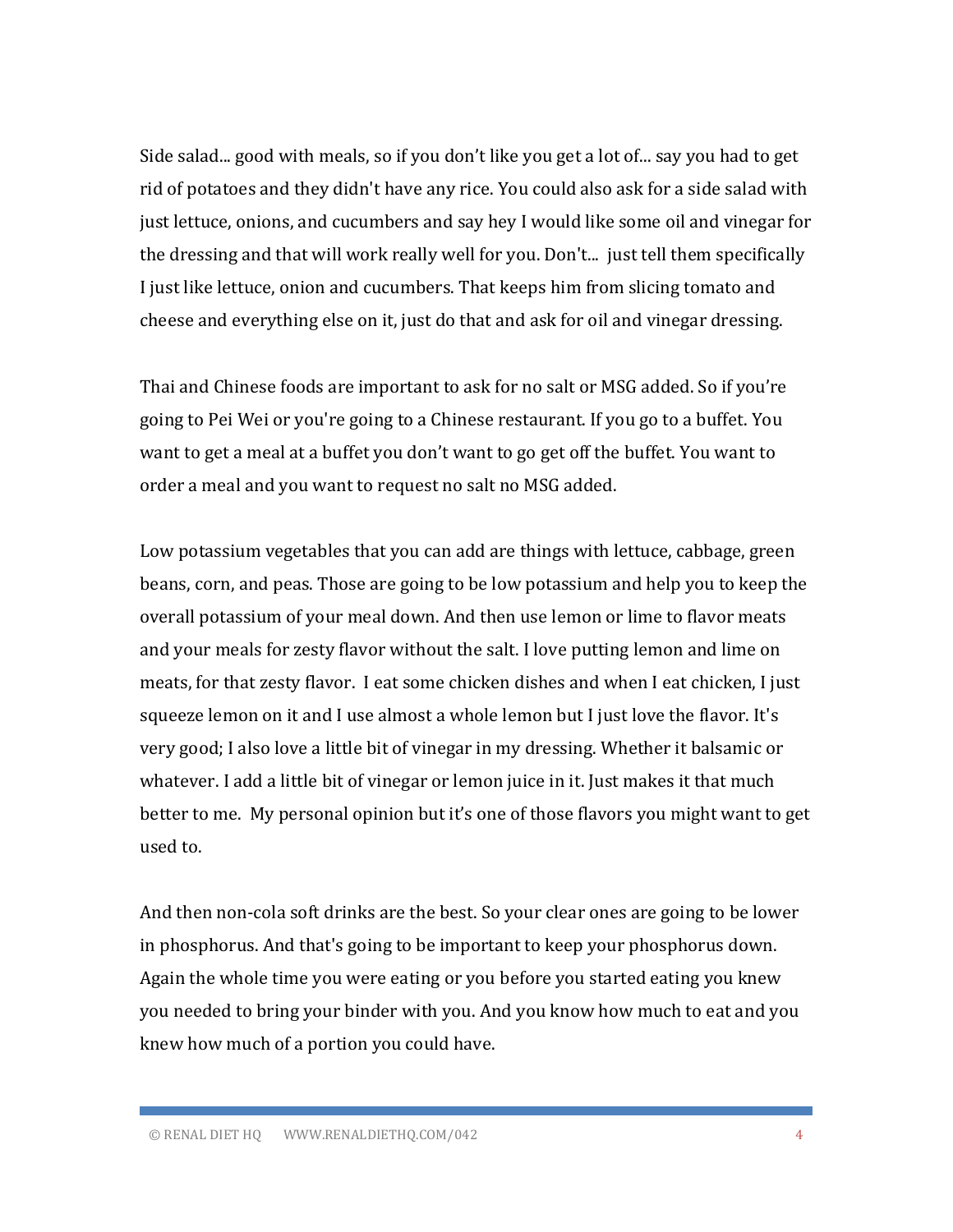What are those things you can fill up on our things like vegetables, lettuce, cabbage, green been, corn and peas that will keep you from overdoing it, but on dialysis you can actually have more meat so... like the fajitas I said are good meal. Well you can have a little more meat, because you may need it for your nutritional status. So go ahead and have them just don't eat all the cheese and the guacamole and salsa.

Now I want to talk about... I really think that it's important that you avoid some of the all-you-can-eat stuff. Going to that type of place just encourages you to over eat in general and special encourages you to over eat. As a person on dialysis and you just want to try to avoid that because it can be really be salty foods as well.

You want to choose to not eat the soups probably. I rarely come across the soup that is low sodium in a restaurant. And watch your fluid, watch your meat; it tends to be larger portion than you are even probably used to be eating at home, so be careful. Choose the salad and stuff just make sure you're building your own or telling them want to leave on.

Your main dishes you can have your steak, your lamb, your chicken, your beef. You just need to watch the portion size.

Seafood's, I strongly recommend that you get up them grilled or baked. Sauces and gravies again on the side. Pasta. You can have a cream-based sauce, but just try to have it on the side and not do too much. Risotto, beef or chicken sandwiches, you can even have the veggie burgers.

Stir fry, noodles or rice based without the nuts. Side dishes you want to not eat potatoes. Just, you probably should avoid them altogether and watch... and eat your rice as plain as possible. Or pasta as plain as possible.

© RENAL DIET HQ WWW.RENALDIETHQ.COM/042 5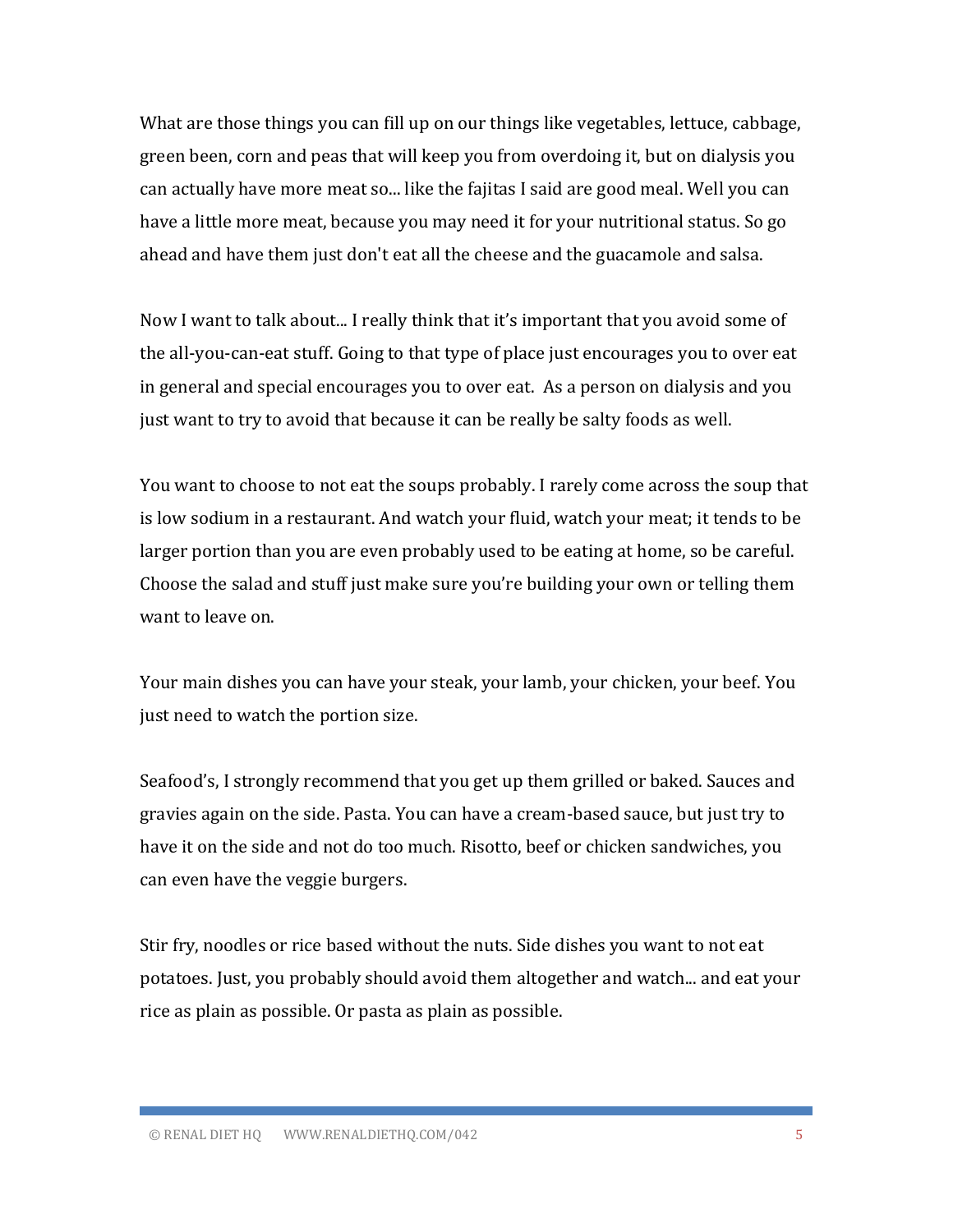Your salad bar. Try to watch how much salad you put on there. Vegetables make sure you're picking a little potassium ones. Choose white bread instead of wheat bread, which is not something that I usually say to people very much. But it's very important as a dialysis patient to try to avoid those whole grains.

You might look at cakes and desserts and want some. And some that can be good for you is something like a small muffin. Like an apple cinnamon or blueberry. Any crapes with berries and syrup probable ok. Again none of this is in excess. It is all just in smaller portions. Apple pie or crumble pie. Any of that. Short breads are good, Danish pastries, scones with jam and cream all of that is okay, as long as you are using those low potassium fruits and vegetables like apples and blueberries, strawberries, plain donuts, plain cheese cake.

Specifically I want to go into some of the cuisine because I wanted to make sure you had a good understanding about things that are healthy for you at some cuisine. Like Asian cuisine... usually have like a stir-fry with vegetables or either noodles or rice. You just make sure that you're asking for no MSG... Asking them what sauces, soy sauce, fish sauce, oyster sauce. All those can have salt in them. So just be careful and don't add a whole lot of those, they can add those when they are cooking and so make sure ask what sauces are you adding when you cook.

Vegetable, like Bok Choy, Chinese spinach, Chinese cabbage. Those are all green leafy vegetables, probably should be avoided. Steamed rice or plain noodles... you want to ask for instead of the fried rice so to speak.

Entrées you can have like the prawn, which is like shrimp cocktail, sushi. You want to always get the noodles like pad Thai or rice... plain rice. Chop Suey. Chow Mein, fish that steamed, honey, lemon honey chicken or sweet sour dishes. Braised meats. Any of that as long as it doesn't have too much sauce on it. You want to as much of it as plain as possible. You might have like an apple fritter for dessert.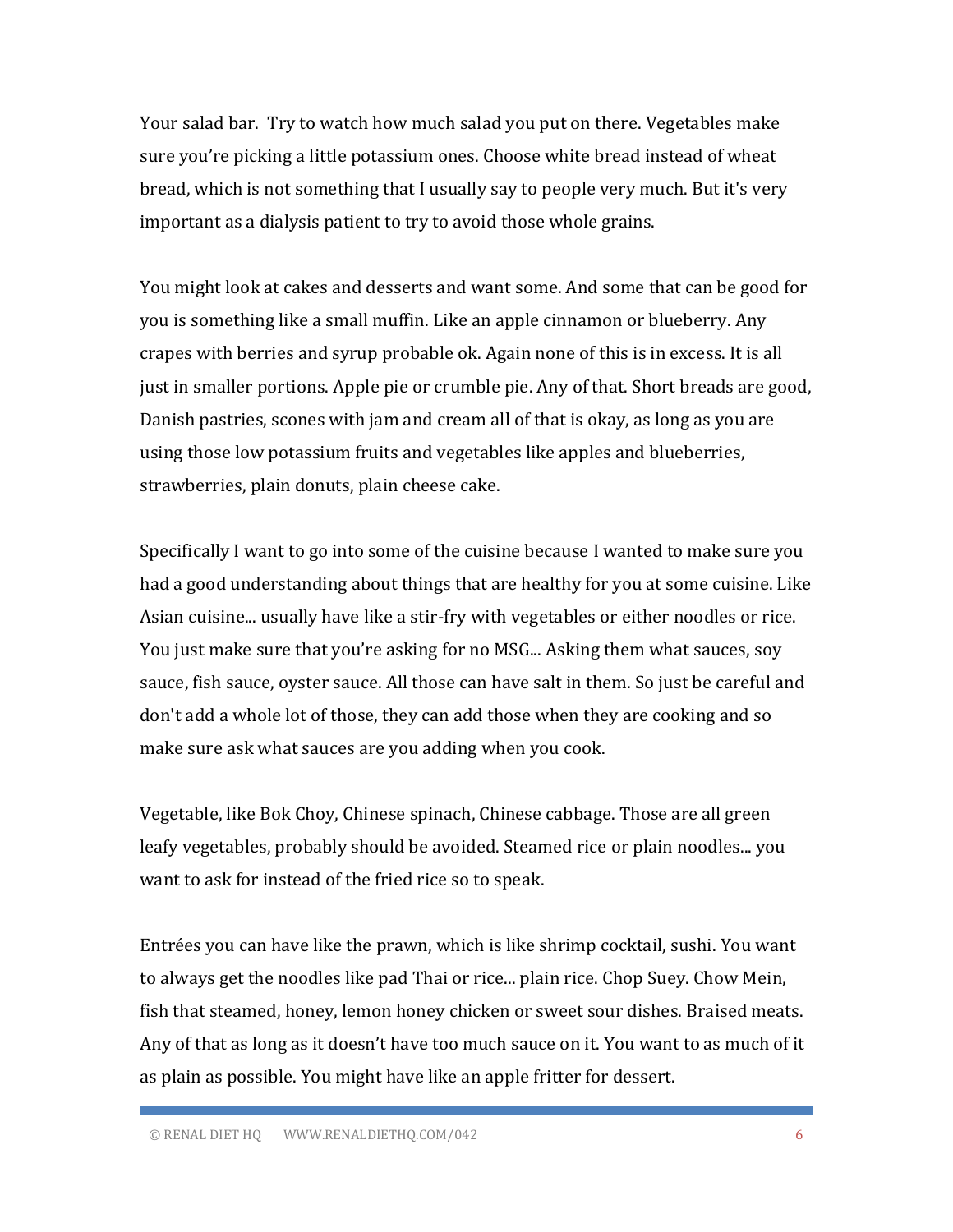In Mexican cuisine you're going to look at the tacos, burritos, fajitas and enchiladas. Make sure that they don't have a lot of sauce or that the sauces on the side. For tacos you want to tell them no tomatoes, limit the cheese.

Barbecue... you probably want to have items like your tomato sauce, your barbecue sauce in ketchup is going to be high tomatoes so you don't want to eat those. You can have the tartar or the seafood sauce or things like mayonnaise. Those would be okay on a burger. Little crackers, little corn chips just make sure about the sodium.

When you're getting a salad out you can eat like simple dressings, using oil and vinegar, or mayonnaise based dressing, which you always want to cautious with them because they can be high in sodium. If you're going to eat it as a meal, you can try like a chicken salad or a tuna salad. On a bread... plain bread. Might look at like just a plain salad, just a plain green salad and adding grilled chicken to it. Asparagus, pasta salad, rice salads just know what the ingredients and ask.

Take out type of foods are going to be... things that you can build yourself like Subway, you can go in and tell them what to put on it. So you can get white bread and you get some of the lower sodium meats and not add salt and everything as you are doing it.

Pizzas you want to tell them if you can no sauce... so if can order it with no sauce that's best. Junior burgers like kid size burgers. Those are probably fine; you just have to watch... you can't really have french fries. Avoid the baked potatoes, the potatoes scallops. The large doubles and everything like that.

For drinks try to do bottled or tap water. Try to limit yourself; you know how much you're limited to mineral water. I don't recommend like Gatorade or PowerAde and